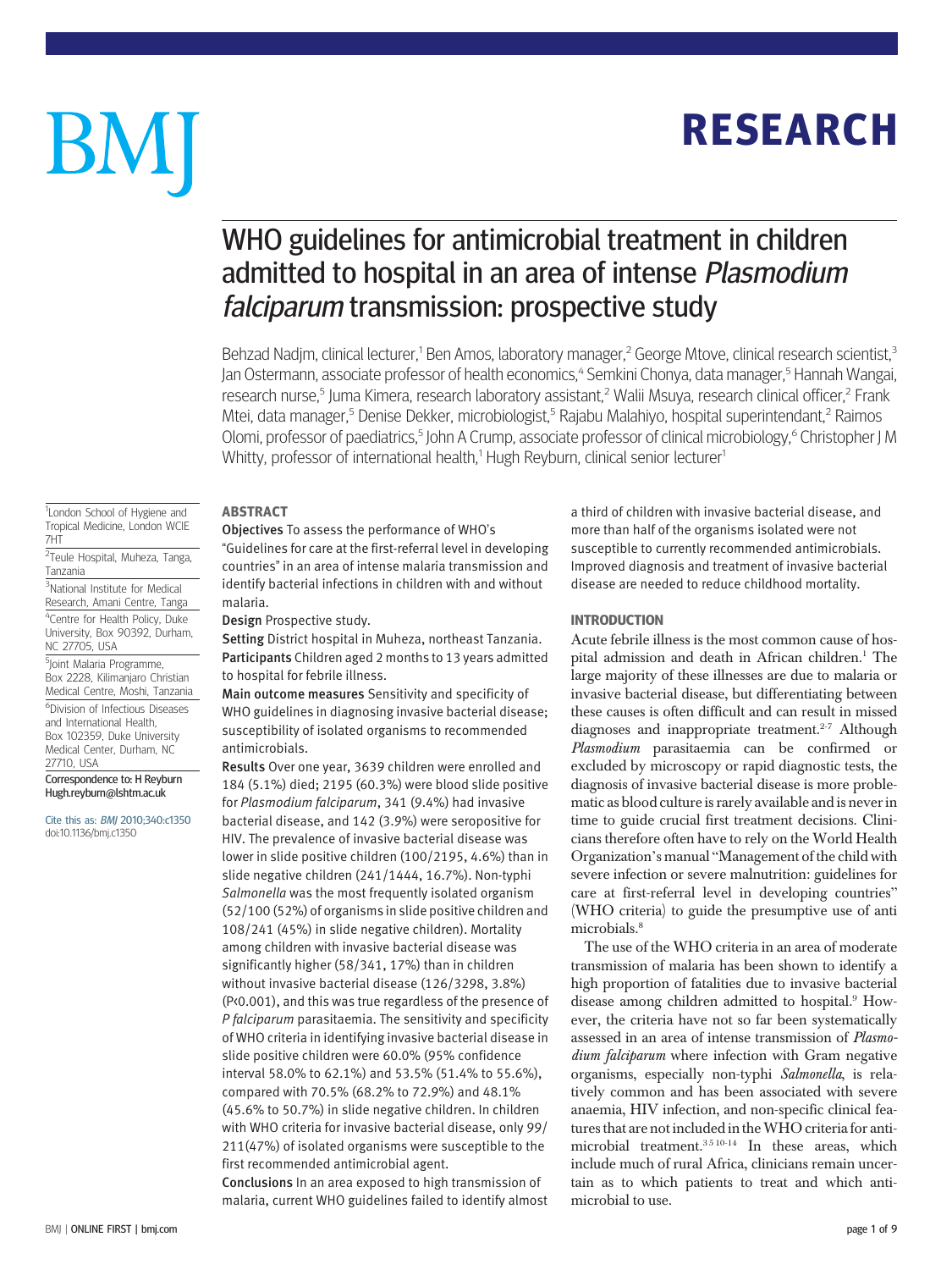We report here the results of a one year prospective study of febrile illness in children admitted to a Tanzanian district hospital serving a population exposed to intense P falciparum transmission to assess the ability of the WHO criteria to guide appropriate treatment for invasive bacterial disease.

## METHODS Study site

This was a one year observational study in Teule Hospital, Muheza, northeast Tanzania, a district hospital serving a rural population of approximately 277 000 people with a mortality in children under 5 of 165 per 1000 (Tanzanian census 2002). Transmission of P falciparum is intense (50-700 infected bites/person/year) and perennial, with two seasonal peaks.15 The community prevalence of P falciparum in children aged 2-5 years in the study area was recorded as 88.2% in 2002.15 At the time of the study, routine immunisation did not include vaccination against either Haemophilus influenzae or Streptococcus pneumoniae. HIV seroprevalence among women attending antenatal clinics was 7.2% in 2007.<sup>16</sup> In 2002 only 5% of paediatric admissions were referred for admission from a primary care facility; the remainer were brought directly to the hospital outpatients department by a parent or caregiver.

#### Eligibility and enrolment

Consecutive children admitted during the day were given emergency treatment if needed, and then all children were screened for eligibility. Eligible children were aged 2 months to 13 years with a current fever or history of fever within the previous 48 hours. We excluded children with an obvious non-infectious cause for admission such as trauma, surgery, or known malignancy. Children were enrolled over five consecutive days each week. To include children presenting outside normal working hours, we recruited children from Monday to Friday for the first seven months and from Wednesday to Sunday for the next five months. The caregiver of each child in the study gave written informed consent, and pre-test counselling was provided before HIV testing.

#### Clinical data collection

After consent procedures, clinical officers (a grade of non-physician clinician in Tanzania) assessed children by using a standard medical history and examination based on the WHO criteria (table 1).<sup>817</sup> Two study physicians (BN and GM) supervised the collection of clinical data throughout the study. Case management was consistent withWHO guidelines, with the addition that all children with severe malaria were treated with broad spectrum antibiotics consistent with the recommendations of previous studies. <sup>18</sup> Admission outcomes were recorded at discharge or death.

#### Blood testing and laboratory procedures

After cleaning of the skin, venous blood was drawn for culture (2-5 ml), haemoglobin and glucose concentrations (Hemocue, Angelholm, Sweden), serum lactate (Lactate-Pro, Arkray, Kyoto, Japan), HRP-2 based rapid diagnostic test for  $P$  falciparum (Paracheck, Orchid Biomedical, Mumbai, India), and a full blood count (Coulter Act/Dif, Beckman-Coulter). We used two rapid tests (Capillus HIV-1, HIV-2 Test, Trinity Biotech, Ireland and Determine HIV-1/2 Test, Abbott Laboratories, IL, USA) in all children to test for HIV antibodies; discordant results were resolved by HIV-1 enzyme linked immunosorbent assay (ELISA) (Vironistika UniForm II Plus-O Test, bioMérieux, NC, USA).19 Children aged under 18 months with positive

#### Table 1 | WHO criteria for presumptive antimicrobial treatment in children admitted to hospital

| <b>WHO</b> criteria                                                                                                                                                                           | Recommended antimicrobial                                                         | Chapter, page of guidelines for<br>care at first referral levels |
|-----------------------------------------------------------------------------------------------------------------------------------------------------------------------------------------------|-----------------------------------------------------------------------------------|------------------------------------------------------------------|
| Sick young infant—any infant aged <2 months admitted to hospital (not included in this<br>study)                                                                                              | Ampicillin plus gentamicin IV/IM or penicillin plus<br>gentamicin IV/IM           | 6.1, 75                                                          |
| Meningo-encephalopathy-BCS $(3)$ or stiff neck or bulging fontanelle or $(2)$ convulsions in<br>preceding 24 hours                                                                            | Chloramphenicol plus ampicillin IV/IM or<br>chloramphenicol plus penicillin IV/IM | 5.2, 62                                                          |
| Malaria with shock*—positive slide for malaria plus shock† or BCS<3 or bulging fontanelle<br>or >2 convulsions in preceding 24 hours                                                          | Chloramphenicol plus penicillin IV/IM                                             | $5.1.1, 59$ <sup>+</sup>                                         |
| Very severe pneumonia—cough/difficulty breathing plus multiple convulsions or coma or<br>lethargy or vomiting everything or inability to drink or cyanosis or severe respiratory<br>distress‡ | Chloramphenicol IV/IM or gentamicin plus penicillin<br>IV/IM§                     | 3.1.1, 30                                                        |
| Severe pneumonia—cough/difficulty breathing plus lower chest indrawing or nasal flaring<br>or grunting                                                                                        | Benzyl penicillin IV/IM                                                           | 3.1.2, 32                                                        |
| Non-severe pneumonia—cough/difficulty breathing plus raised respiratory rate for age                                                                                                          | Amoxycillin PO or co-trimoxazole PO                                               | 3.1.3, 32                                                        |
| Septicaemia—negative slide for malaria plus axillary temperature ≥37.5°C plus inability to<br>drink/feed or lethargy or >2 convulsions in preceding 24 hours or vomiting everything           | Chloramphenicol plus penicillin IV/IM                                             | 5.4, 67                                                          |
| Severe acute malnutrition—bilateral oedema or severe wasting or weight for height z-score<br>$\leftarrow$ 3                                                                                   | Co-trimoxazole PO or amoxycillin plus gentamicin¶<br>IM/IV                        | 7.2.5, 84                                                        |

Where categories were used in analysis, children were assigned to one diagnostic category with priority to those higher in list.

BCS=Blantyre coma score; IM=intramuscular; IV=intravenous; PO=oral.

\*"Malaria with shock or signs of meningitis" defined in WHO guidelines<sup>8</sup>; however, children with malaria and signs of meningitis will already be included in category above. †Shock defined as capillary refill >3 seconds or cool peripheries or systolic blood pressure <50 mm Hg (WHO Pocket Book of Hospital Care for Children 6.2.1, 142).

‡Defined as oxygen saturation <90% or respiratory rate ≥70 breaths/minute. §Recommended if chloramphenicol is not available.

¶Recommended if hypoglycaemia or hypothermia present or if child seems lethargic or "sickly."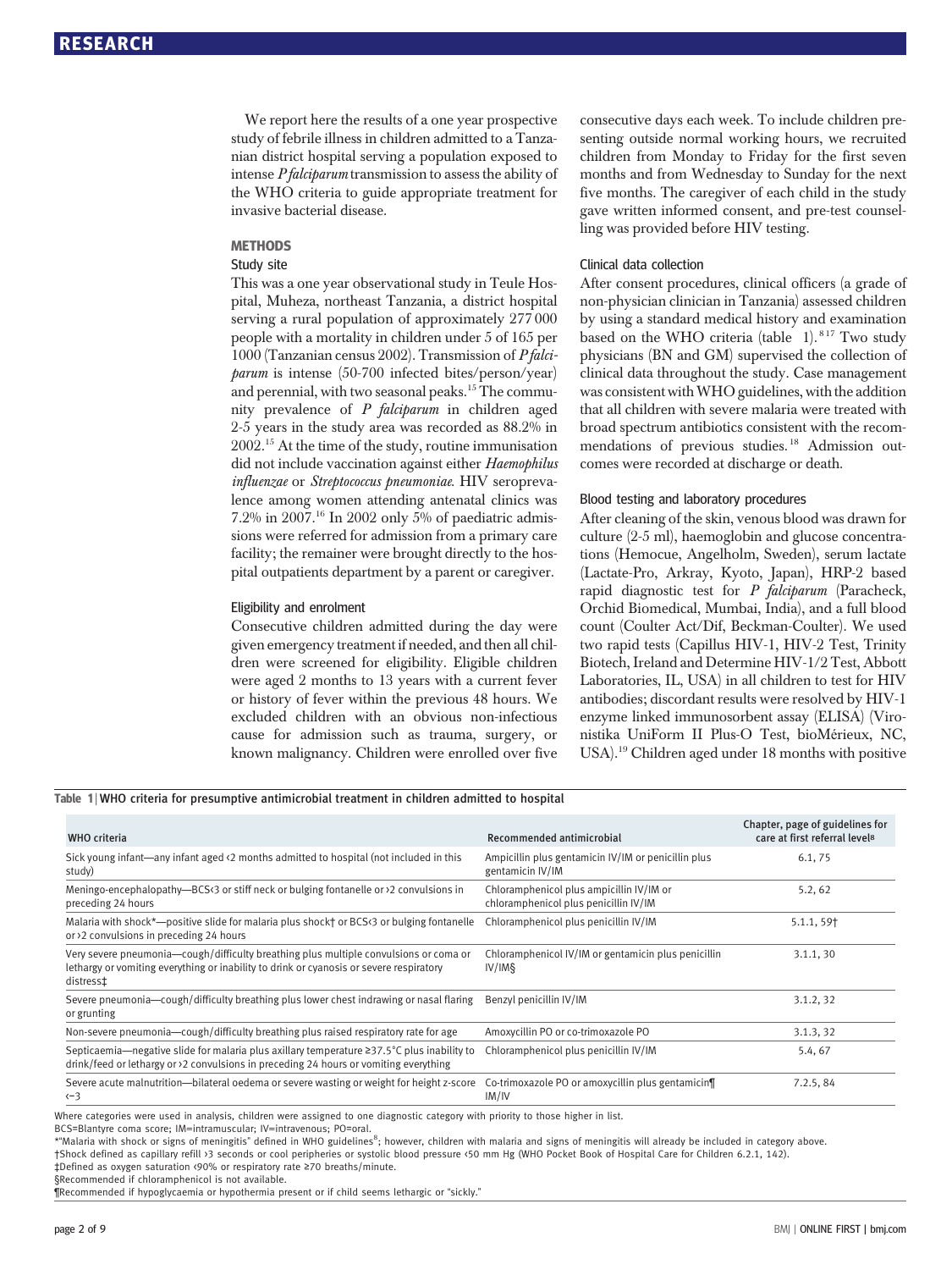

Fig 1 | Admissions, deaths, inclusions, and exclusions during study. 2383/3639 (65.5%) had an axillary temperature ≥37.5 on admission, 1234/3639 (33.9%) were afebrile with a history of fever, and 22/3639 (0.6%) gave a history of fever with no temperature recorded

results were tested for HIV-1 RNA (Abbott Real-Time m2000 System, Abbott Molecular, IL, USA).

Giemsa-stained blood slides were prepared from venous blood and independently double read; discordant results (either positive/negative discordance or greater than twofold density difference above 400 parasites/μl) were resolved by an independent third reading. We calculated parasite densities from the geometric mean of the two closest counts of asexual parasites/200 white blood cells and the actual white blood count or, if missing, 8000 cells/μl. We classified children negative for *P falciparum* on microscopy and with a positive rapid diagnostic test as "recent malaria" because of the persistence of detectable HRP-2 for up to one month after clearance of parasites.<sup>3</sup>

Blood for culture was inoculated into a BactALERT Paediatric-fan bottle (bioMérieux, France) and incubated in the BacT/ALERT 3D automated microbial detection system. We used standard methods to identify cultures that flagged positive. We determined antimicrobial resistance patterns by disc diffusion and E-test by using the interpretive criteria of the Clinical Laboratory Standards Institute.<sup>20</sup> We considered cultures positive for non-cryptococcal yeasts, coagulase negative Staphylococcus, Micrococcus, Corynebacterium, Bacillus sp, or viridans group Streptococci to be contaminants and classified them as "negative culture" unless a pathogenic organism was also isolated. We considered the following as indications for lumbar puncture, regardless of malaria test result: history of multiple or partial seizures, history of seizures in children aged under 6 months or over 6 years, confusion or reduction in conscious level, bulging fontanelle, or neck stiffness. We examined cerebrospinal fluid by microscopy and cultured it. Bacterial identifications were independently confirmed for Salmonella (Queensland Health Forensic and Scientific Services, Brisbane, Australia), Strep pneumoniae, or Haemophilus influenzae b isolates (Netspear, Kilifi, Kenya). The laboratory participated in a bacteriology external quality assurance programme coordinated by a reference laboratory in Moshi, Tanzania, which participates successfully in external quality assurance programmes of the College of American Pathologists and is monitored regularly by the US National Institutes of Health and its contractors.

#### Data management and analysis

We used the Cardiff Teleform system (Cardiff, Vista, CA, USA) to scan data into a Microsoft Access database and analysed them in Stata-10. We calculated nutritional z scores from NCHS/WHO reference data in Epi-6 (CDC, Atlanta, USA). We used the  $\chi^2$ test to compare proportions.

Table 1 shows the WHO criteria for antimicrobial treatment used in the analysis; these are consistent with the pocket book version of the guideline produced in  $2005.^{821}$  The guideline has been interpreted to apply irrespective of  $P$  falciparum parasitaemia; this is consistent with a previous study and justified by the finding that  $P$  *falciparum* parasitaemia is common in asymptomatic children.  $9^{152223}$  We used logistic regression models to determine bivariable and multivariable

Table 2 <sup>|</sup> Sensitivity and specificity of WHO "guidelines for care at first-referral level" criteria for antimicrobial treatment in identifying children with invasive bacterial disease (IBD) by rapid diagnostic test (RDT) and blood slide results

|                                       | Total cases (No: |                 |                        |                        |                |        |      | % fatal cases with IBD |
|---------------------------------------|------------------|-----------------|------------------------|------------------------|----------------|--------|------|------------------------|
|                                       | % died)          | No (%) with IBD | Sensitivity-% (95% CI) | Specificity-% (95% CI) | <b>PPV (%)</b> | NPV(%) | NNT* | treated†               |
| RDT and slide negative‡               | 943 (56; 5.9)    | 143 (15.2)      | 72.7 (69.9 to 75.6)    | 47.3 (44.1 to 50.4)    | 19.8           | 90.6   | 5.1  | 88.9                   |
| RDT positive, slide<br>negative§      | 501(33; 6.6)     | 98 (19.6)       | 67.3 (63.2 to 71.5)    | 49.9 (45.5 to 54.3)    | 24.6           | 86.3   | 4.1  | 83.3                   |
| Slide positive <5000/µl               | 405(19; 4.7)     | 33(8.1)         | 60.6 (55.9 to 65.4)    | 51.9 (47.0 to 56.8)    | 10.1           | 93.7   | 10.1 | 80.0                   |
| Slide positive 5000-50<br>$000/\mu l$ | 917(33; 3.6)     | 31(3.4)         | 67.7 (64.7 to 70.8)    | 55.9 (52.7 to 59.1)    | 5.1            | 98.0   | 19.6 | 66.7                   |
| Slide positive >50 000/µl             | 873 (43: 4.9)    | 36(4.1)         | 52.8 (49.5 to 56.1)    | 51.6 (48.3 to 54.9)    | 4.5            | 96.2   | 22.3 | 60.0                   |

NPV=negative predictive value; PPV=positive predictive value.

\*Number needed to treat presumptively with antimicrobials to correctly treat one child with IBD.

†Proportion of all IBD associated fatalities with "guidelines for care at first-referral level" indication for antimicrobial treatment.

‡56 children were RDT negative and blood slide positive and are included in slide positive data (sensitivity of RDT compared with slide reading was 97.4%).

§Assumed to indicate recent infection with P falciparum.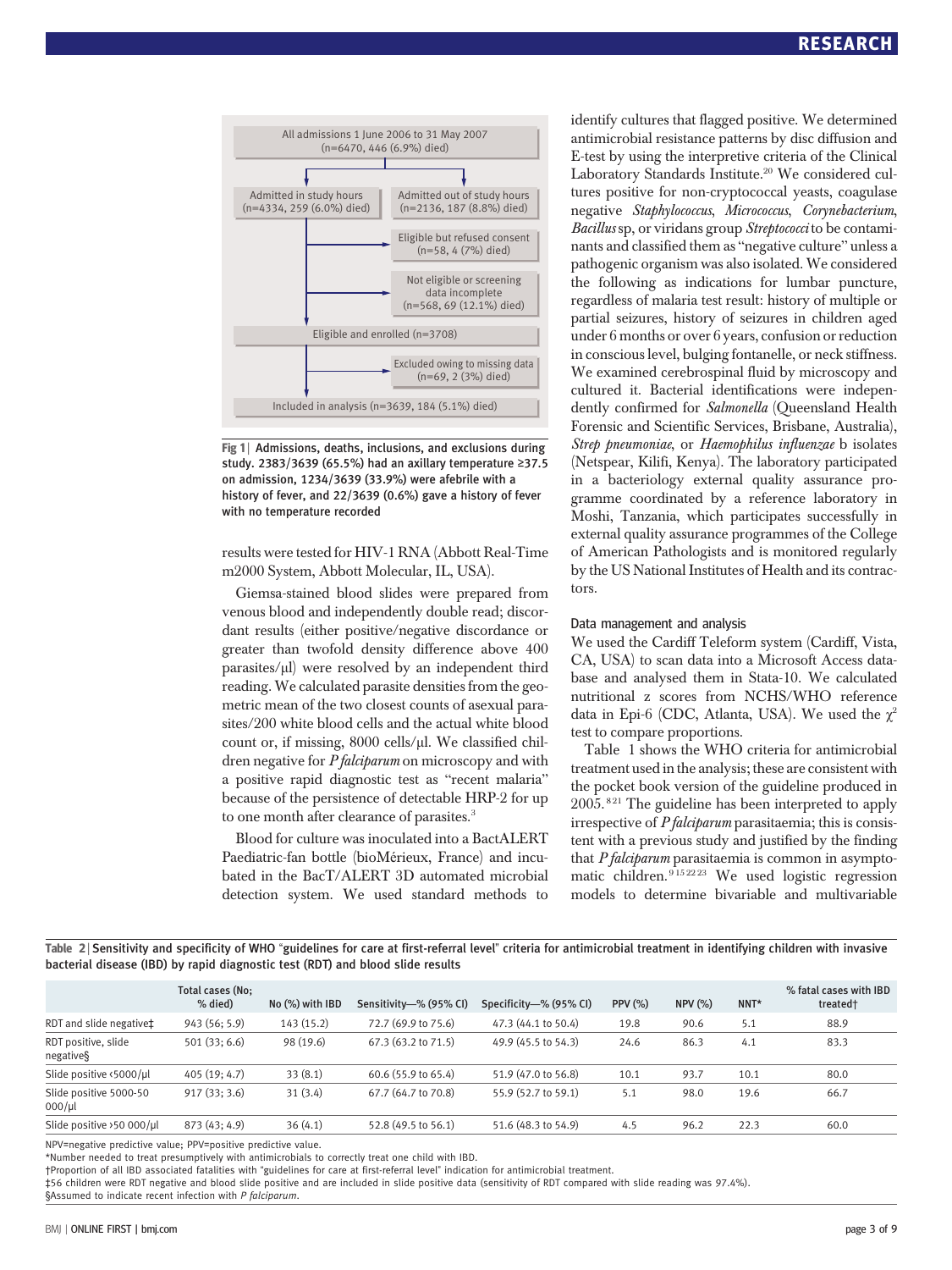

Fig  $2$  | Numbers and deaths of children infected with P falciparum by blood slide, invasive bacterial disease (IBD), or HIV. Areas in Venn diagram approximately to scale. \*IBD consisted of 336 children with a positive blood culture, of whom 20 also had a positive cerebrospinal fluid (CSF) culture, and an additional five with a pathogenic organism isolated from CSF and a negative or contaminated blood culture. †Blood cultures classified as negative included 251 (6.9%) from which contaminant organisms only were cultured. ‡Three negative HIV results were based on Capillus testing only (negative predictive value 99.5%, detail not shown); all other HIV results were based on at least two concordant test results

associations of invasive bacterial disease with WHO criteria, HIV infection, fever, severe anaemia, hypoglycaemia, prostration, raised blood lactate, and recent or current malaria.

#### **RESULTS**

During the one year of the study (June 2006 to May 2007) 6470 children were admitted; 4334 (67%) were screened for inclusion; 3708 of these were eligible and enrolled, of whom 3639 had sufficient data for analysis (fig 1). The median age of children in the study was 1.6 years; 1054 (29.0%) were aged 2-11 months, 2273 (62.5%) were aged 12-59 months, and 312 (8.6%) were aged 5-13 years.

Figure 2 summarises the prevalence of and mortality associated with invasive bacterial disease, P falciparum by blood slide, and HIV. Invasive bacterial disease was identified in 341 (9.4%) of 3639 cases and in 58 (32%) of 184 deaths. Non-typhi Salmonella was the most frequently isolated bacterial pathogen, accounting for 52 (52%) of 100 organisms in slide positive children and 108 (45%) of 241 in slide negative children. Mortality among children with invasive bacterial disease (58/ 341, 17%) was significantly higher than that in children without invasive bacterial disease (126/3298, 3.8%) (P<0.001), and this was true regardless of the presence of P falciparum parasitaemia. The median duration of admission was one day for fatal admissions and three days for non-fatal admissions.

## Performance of WHO criteria to target antimicrobial treatment

Overall, the sensitivity of the WHO criteria to detect invasive bacterial disease was 67.4% (95% confidence interval  $65.9\%$  to  $69.0\%$ ), with a specificity of  $51.5\%$ (49.9% to 53.1%). Sensitivity was higher among slide negative children (70.5%, 68.2% to 72.9%) than among slide positive children (60.0%, 58.0% to 62.1%), and specificity was slightly higher among slide positive children  $(53.5\%, 51.4\%$  to  $55.6\%)$  than among slide negative children (48.1%, 45.6% to 50.7%). The sensitivity of the WHO criteria declined with increasing P *falciparum* parasite density (P $\leq$ 0.05,  $\chi^2$  test for trend); among children with more than 50 000 parasites/μl, only 19/36 (53%, 50% to 56%) children with invasive bacterial disease were correctly identified (table 2).

WHO criteria were significantly more sensitive in identifying invasive bacterial disease associated fatalities (82.8%, 77.3% to 88.2%) than non-fatal invasive bacterial disease (64.3%, 62.7% to 65.9%), yet 10 (17%) of 58 deaths among children with invasive bacterial disease remained unidentified by WHO criteria as needing antimicrobials.

Table 3 shows the prevalence of infecting organisms by WHO criteria of syndromic diagnosis. More than three quarters (96/120, 80%) of children with Gram

Table 3 <sup>|</sup> Number (%) of children with and without one of WHO indications for antimicrobial treatment by organism isolated from blood or cerebrospinal fluid

| <b>Guidelines indication</b> | Non-typhi<br>Salmonella | <b>Haemophilus</b><br><i>influenzae</i> b | Other Gram<br>negative* | <b>Strep</b><br>pneumoniae | Other Gram<br>positive <sup>+</sup> | No organism<br>isolated | <b>Total</b> |
|------------------------------|-------------------------|-------------------------------------------|-------------------------|----------------------------|-------------------------------------|-------------------------|--------------|
| Meningo-encephalopathy       | 7(3)                    | 18(7)                                     | 5(2)                    | 5(2)                       | 4(2)                                | 216(85)                 | 255          |
| Malaria with shock           | 4(5)                    | 0                                         | 2(2)                    | $\mathbf{0}$               | 0                                   | 76 (93)                 | 82           |
| Very severe pneumonia        | 31(8)                   | 6(2)                                      | 10(3)                   | 15(4)                      | 5(3)                                | 311 (82)                | 378          |
| Severe pneumonia             | 13(7)                   | 5(3)                                      | 2(1)                    | 9(5)                       | 1(5)                                | 171 (85)                | 201          |
| Non-severe pneumonia         | 39(5)                   | 4(1)                                      | 15(2)                   | 15(2)                      | 6(1)                                | 766 (91)                | 845          |
| Septicaemia                  | 1(4)                    | $\mathbf 0$                               | 1(4)                    | 1(4)                       | $\Omega$                            | 25 (89)                 | 28           |
| Severe acute malnutrition    | 2(5)                    | 1(3)                                      | 2(5)                    | 1(3)                       | $\Omega$                            | 34 (85)                 | 40           |
| No WHO indication‡           | 63(3.5)                 | 5(0.3)                                    | 24(1.3)                 | 10(0.6)                    | 9(0.5)                              | 1699 (93.9)             | 1810         |

One child in whom Strep pneumoniae was isolated from cerebrospinal fluid and non-typhi Salmonella was isolated from blood was classified as infected with Strep pneumoniae alone.

\*Included 23 E coli and 11 Salmonella typhi.

†Included 17 Staph aureus.

‡225/1810 (12.4%) of children who did not meet an existing WHO indication for antimicrobial treatment had severe anaemia (haemoglobin <5 g/dl).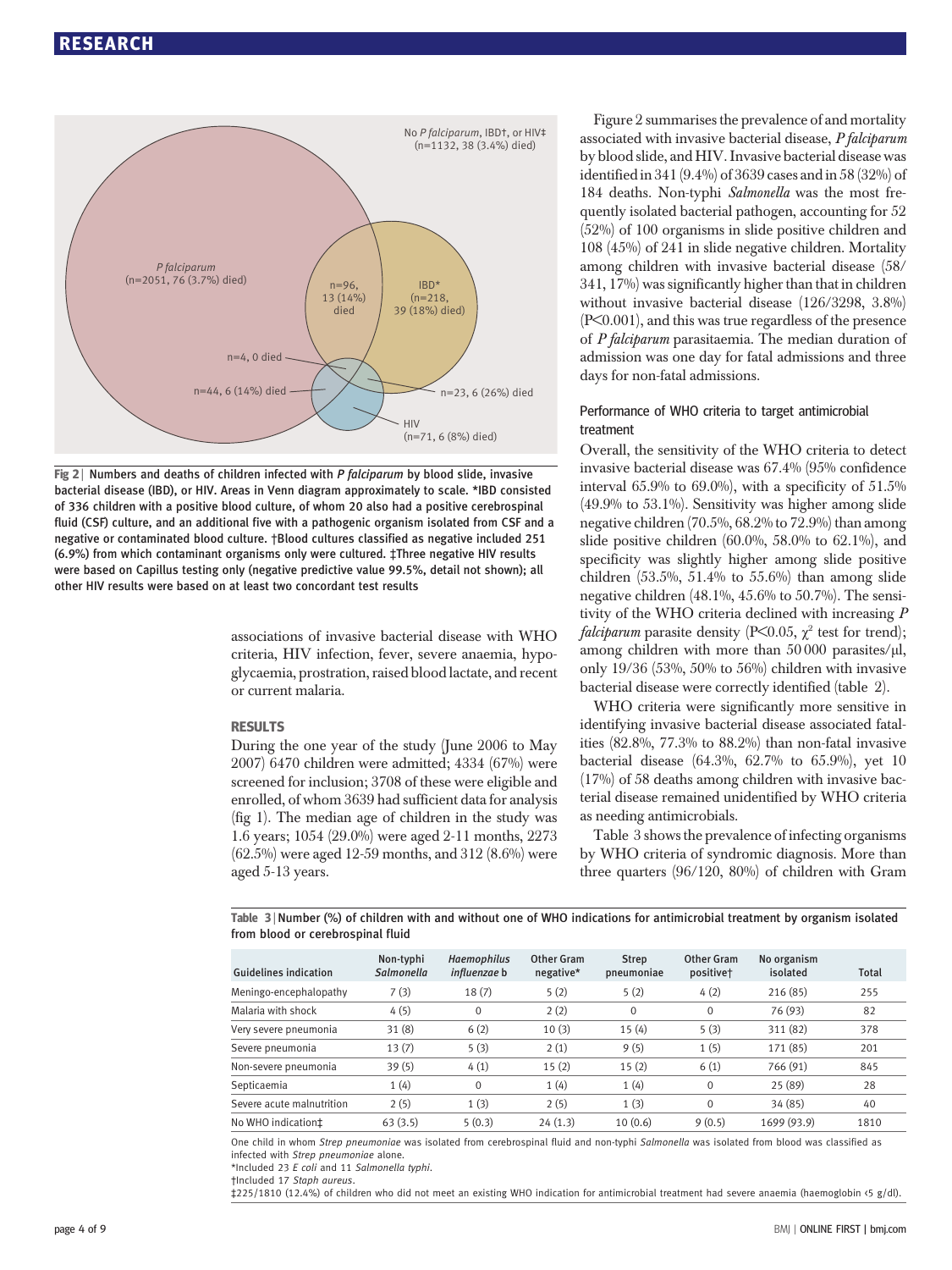positive or H influenzae infections presented with clinical features that met one of theWHO criteria, whereas just over half  $(134/221, 61\%)$  of children with non-H influenzae Gram negative infections met one of these criteria (P<0.001). Non-H influenzae Gram negative infections accounted for more than three quarters (151/198, 76%) of organisms isolated in children with recent or current malaria but less than half (70/143, 49%) of organisms isolated from children who were both slide negative and rapid diagnostic test negative (P<0.001) (fig 3).

#### Risk factors for invasive bacterial disease

We assessed clinical and laboratory features associated with invasive bacterial disease by using bivariate odds ratios and a multivariable logistic regression model (table 4). After control for the presence of any WHO criteria, HIV infection, and current or recent malaria, a significant association remained between invasive bacterial disease and axillary temperature above 38°C, severe anaemia (haemoglobin  $\leq$ 5 g/dl), and hypoglycaemia (blood sugar <2.5 mmol/l) (table 4). Prostration was also associated with increased odds of invasive bacterial disease among children without current or recent malaria (odds ratio 2.54, 95% confidence interval 1.37 to 4.70, P=0.003).

#### Additions to WHO criteria to improve sensitivity

To evaluate potential candidates for addition to the WHO criteria, we identified factors from those associated with invasive bacterial disease (table 4). We

Table 4 <sup>|</sup> Logistic regression model of factors associated with invasive bacterial disease in all children in study

| <b>Factors</b>                      | Unadjusted odds ratio (95% CI) | Adjusted odds ratio (95% CI) |
|-------------------------------------|--------------------------------|------------------------------|
| WHO criteria                        | 2.20 (1.74 to 2.79)**          | 1.67 (1.28 to 2.17)**        |
| Meningo-encephalopathy              | 1.84 (1.28 to 2.64)**          |                              |
| Malaria with shock                  | 0.59 (0.34 to 1.00)            |                              |
| Very severe pneumonia               | 2.16 (1.67 to 2.81)**          |                              |
| Severe pneumonia                    | 1.85 (1.25 to 2.74)**          |                              |
| Non-severe pneumonia                | 0.98 (0.75 to 1.28)            |                              |
| Septicaemia                         | 5.58 (3.92 to 7.96)**          |                              |
| Severe acute malnutrition           | 1.72 (0.72 to 4.13)            |                              |
| HIV positive                        | 2.38 (1.54 to 3.68)**          | 1.47 (0.91 to 2.35)          |
| Axillary temperature > 38°C         | 1.34 (1.07 to 1.67)*           | 1.44 (1.13 to 1.84)**        |
| Prostration†                        | 1.42 (1.03 to 1.95)*           | 1.01 (0.65 to 1.55)          |
| Shock                               | 1.14 (0.69 to 1.88)            | 0.90 (0.50 to 1.60)          |
| Haemoglobin <5 g/dl                 | 1.43 (1.08 to 1.89)*           | 1.56 (1.13 to 2.14)**        |
| Glucose <2.5 mmol/l                 | 2.33 (1.44 to 3.75)**          | 2.46 (1.39 to 4.35)**        |
| Lactate >5 mmol/l                   | 1.46 (1.07 to 1.99)*           |                              |
| Slide positive                      | 0.24 (0.19 to 0.30)**          |                              |
| RDT positive, slide negative‡       | 2.90 (2.24 to 3.75)**          | 1.29 (0.95 to 1.75)          |
| Slide positive <5000/µl             | 0.84 (0.58 to 1.23)            | $0.55$ (0.36 to 0.84)**      |
| Slide positive 5000-50 000/µl       | 0.27 (0.19 to 0.40)**          | $0.20$ (0.13 to 0.31)**      |
| Slide positive >50 000/µl           | $0.35$ (0.24 to 0.50)**        | $0.24$ (0.16 to 0.37)**      |
| $P(X,Y) = P(X,Y) + P(X,Y) + P(X,Y)$ |                                |                              |

RDT=rapid diagnostic test.  $*P(0.05)$ 

\*\*P<0.001.

†Inability to sit unsupported or, if age <8 months, inability to drink.

‡RDT positive and slide negative assumed to indicate recent infection with P falciparum.



Fig 3 | Proportion of organisms isolated from children with invasive bacterial disease by P falciparum infection status. RDT=rapid diagnostic test

added HIV first on the assumption that this would be incorporated if WHO guidelines included care of children with HIV in the "Fever" chapter. The further criteria of "severe anaemia (Hb  $\leq$ 5 g/dl)," "prostration," and "current fever >38°C" increased the sensitivity of the WHO criteria to 86.2% (85.1% to 87.3%), with a specificity of 24.8% (23.4% to 26.2%). Table 5 shows these results by malaria slide results.

In slide positive children, the prevalence of invasive bacterial disease was 60/1035 (5.8%) if one of the WHO criteria was present compared with 26/679 (3.8%) if none was present but the child had any of severe anaemia, prostration, HIV infection, or "current fever >38°C." This contrasts with slide negative children, among whom the prevalence of invasive bacterial disease was 170/794 (21.4%) if one of the WHO criteria was present compared with 38/265 (14%) if none was present but the child had any of severe anaemia, prostration, HIV infection, or current fever >38° C. Hypoglycaemia, although strongly associated with invasive bacterial disease, applied to only 22 children with such disease; all but three of these already met WHO criteria, and all but two of them met one of the criteria classified as D in table 5.

#### Antimicrobial susceptibility

In children with invasive bacterial disease, the isolated organism was susceptible in vitro to the WHO recommended antibiotic in 33% to 100% of cases, with a weighted mean of 99/211 (47%). Co-trimoxazole for non-severe pneumonia and parenteral penicillin for severe pneumonia were associated with the lowest in vitro susceptibilities (32% and 33%) (table 6). Table 7 shows susceptibilities of common isolates to routinely available antibiotics.

Our findings show that, in a typical district hospital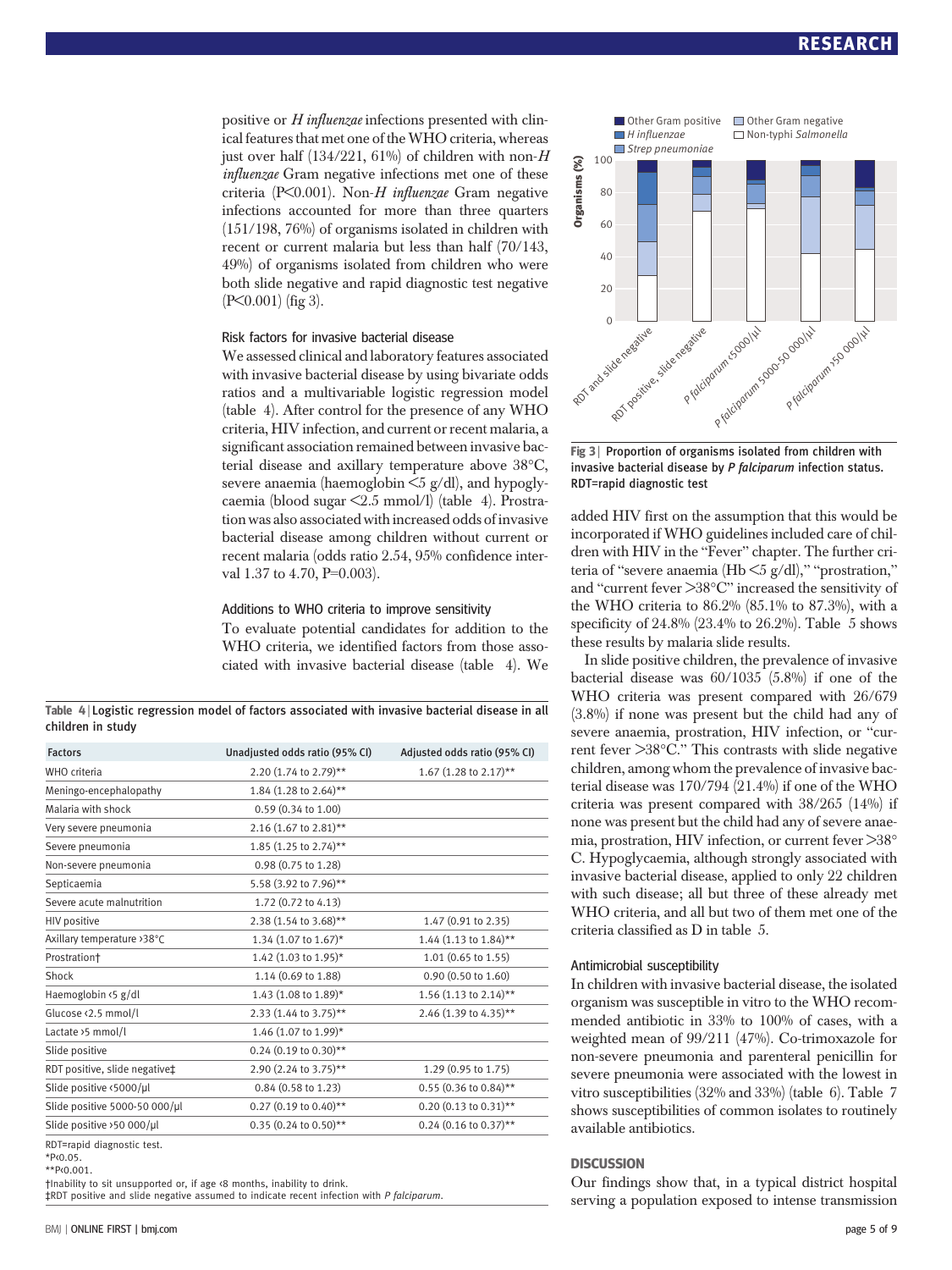of P falciparum, WHO criteria for antimicrobial treatment failed to identify almost a third of children who had definite invasive bacterial disease. Among those who were identified by WHO criteria, the isolated organism was not susceptible to the first recommended antimicrobial drug in more than half the cases.

As expected, invasive bacterial disease was more likely in slide negative children than in slide positive children. In these co-infected children, however, invasive bacterial disease was not confined to those with low density infections that are often found incidentally in African children; a third of the invasive bacterial disease-P falciparum co-infections occurred in children with high density infections that are highly unlikely to be due to incidental parasitaemia.<sup>22</sup> This finding is consistent with those of Berkley et al, who have recently quantified the association of high density malaria infection and bacterial disease.<sup>24</sup> In addition, we found that invasive bacterial disease was associated with high mortality irrespective of *P falciparum* infection, highlighting the importance of considering invasive bacterial disease in children admitted to hospital irrespective of whether a malaria slide is positive. The failure of the WHO criteria to identify many of these children was to a large extent due to the high prevalence of non-typhi Salmonella infection and its association with severe anaemia and other non-specific clinical features that are not currently included in the WHO criteria.<sup>8</sup> The introduction of pneumococcal and Hib vaccines in many African countries in the next one to two years is likely to make these infections relatively more important.

Our results are consistent with increasing evidence that malaria is a risk factor for non-typhi Salmonella and some other Gram negative infections.<sup>122425</sup> Reasons for this are still unclear but may relate to increased vulnerability to non-typhi Salmonella infection associated with haemolysis, as the association also applies in children with sickle cell disease and in animals with experimentally induced haemolysis.<sup>2627</sup> The association of non-typhi Salmonella with "recent malaria" that we and one previous study have observed suggests that malaria may result in relatively prolonged increased vulnerability to bacterial infection, especially by enteric organisms.<sup>3</sup>

#### Validity and generalisability of findings

Although no study can automatically be generalised to other settings, our findings are similar to those of Berkley et al, who found that in an area of moderate P falciparum transmission the WHO criteria correctly identified 66% of invasive bacterial disease in slide positive children and 76% in slide negative children (after the exclusion of "sick young infants," a group at high risk of invasive bacterial disease who are all recommended for antimicrobial treatment by these guidelines).<sup>9</sup> These figures are only slightly higher than our estimates; the difference may be due to a higher proportion of non-typhi Salmonella infections in our study.

The diagnostic performance of the WHO criteria is likely to vary with local epidemiology, especially in relation to bacterial disease and malaria, but the consistency of our findings with several others in identifying non-typhi Salmonella and other Gram negative infections as leading causes of bacteraemia in African children suggest that our findings are likely to apply widely.10 14 28-33 In addition, the low level of antimicrobial susceptibility that we found is also consistent with others.<sup>103234-36</sup> The association between malaria and bacterial disease identified in our study is consistent with several other studies and was slightly weaker than found by Berkley et al.<sup>18</sup> Similarly, the association of increased mortality with bacterial disease is similar to that found in several other studies, $1837$  although a study in Malawi did not find an association between mortality and bacterial disease among children with severe malaria admitted to a paediatric intensive care  $unit.<sup>11</sup>$ 

|                                       | Sensitivity-%<br>(95% CI) | Specificity-%<br>(95% CI) | <b>PPV (%)</b> | $NPV$ $(\%)$ | $NNT^*$ | % fatal cases with<br><b>IBD</b> treated† |
|---------------------------------------|---------------------------|---------------------------|----------------|--------------|---------|-------------------------------------------|
| Blood slide positive for P falciparum |                           |                           |                |              |         |                                           |
| A-guidelines criteria                 | 60.0 (58.0 to 62.1)       | 53.5 (51.4 to 55.6)       | 5.8            | 96.6         | 17.3    | 69.2                                      |
| B-A or HIV                            | 62.0 (60.0 to 64.0)       | 52.5 (50.4 to 54.6)       | 5.9            | 96.7         | 17.1    | 69.2                                      |
| C-B or severe anaemia                 | 68.0 (66.1 to 70.0)       | 45.3 (43.2 to 47.4)       | 5.6            | 96.7         | 17.9    | 84.6                                      |
| D-C or prostration                    | 72.0 (70.1 to 73.9)       | 43.4 (41.4 to 45.5)       | 5.7            | 97.0         | 17.5    | 92.3                                      |
| E-D or axillary temperature >38°C     | 86.0 (84.6 to 87.5)       | 22.3 (20.6 to 24.0)       | 5.0            | 97.1         | 19.9    | 92.3                                      |
| Blood slide negative for P falciparum |                           |                           |                |              |         |                                           |
| A-guidelines criteria                 | 70.5 (68.2 to 72.9)       | 48.1 (45.6 to 50.7)       | 21.4           | 89.1         | 4.7     | 86.7                                      |
| B-A or HIV                            | 71.4 (69.0 to 73.7)       | 46.6 (44.1 to 49.2)       | 21.1           | 89.0         | 4.7     | 86.7                                      |
| C—B or severe anaemia                 | 75.5 (73.3 to 77.7)       | 42.4 (39.9 to 44.9)       | 20.8           | 89.6         | 4.8     | 88.9                                      |
| D-C or prostration                    | 75.9 (73.7 to 78.1)       | 42.0 (39.4 to 44.5)       | 20.8           | 89.7         | 4.8     | 91.1                                      |
| E-D or axillary temperature >38°C     | 86.3 (84.5 to 88.1)       | 29.3 (26.9 to 31.6)       | 19.6           | 91.4         | 5.1     | 93.3                                      |

Table 5 | Sensitivity, specificity, and predictive values of selected additions to WHO "guidelines for care at first-referral level" criteria for presumptive treatment of invasive bacterial disease (IBD) by presence or absence of P falciparum parasitaemia

NPV=negative predictive value; PPV=positive predictive value.

\*Number needed to treat presumptively with antimicrobials to correctly treat one child with IBD.

†Proportion of all IBD associated fatalities identified for antimicrobial treatment.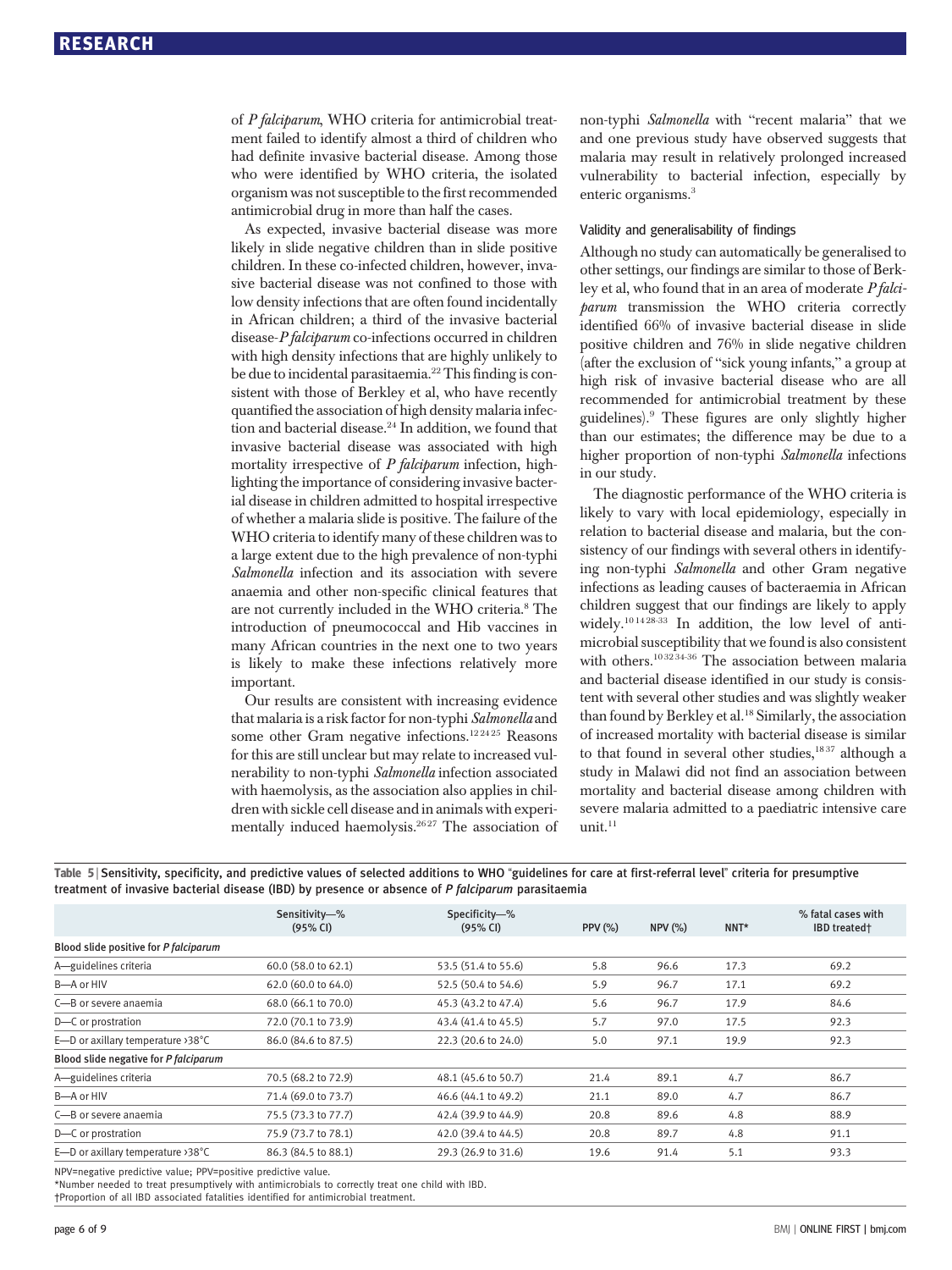Table 6 <sup>|</sup> Proportion (%) of bacterial isolates susceptible in vitro to recommended and other commonly available antimicrobials by WHO "guidelines for care at first-referral level" criteria for antimicrobial treatment\*

|                              | Amp/chlor                | Pen/chlor              | Chlor      | Pen/gent+   | Pen                   | Amoxy      | Co-trimox  | Amp/gent                | Ceftriaxone | Pen/cipro   | Azithromycin |
|------------------------------|--------------------------|------------------------|------------|-------------|-----------------------|------------|------------|-------------------------|-------------|-------------|--------------|
| Meningo-<br>encephalopathy   | $22/34(65)$ <sup>±</sup> | 19/34 (56)             | 16/32 (50) | 22/24(92)   | 5/38(13)              | 13/34 (38) | 6/25(24)   | 28/29 (97)              | 31/31 (100) | 12/13 (92)  | 26/29(90)    |
| Malaria with shock           | 2/6(33)                  | $2/6(33)$ <sup>±</sup> | 2/6(33)    | 4/5(80)     | 0/6(0)                | 2/6(33)    | 3/5(60)    | 4/5(80)                 | 5/6(83)     | 5/5(100)    | 3/8(38)      |
| Very severe pneumonia        | 32/62(52)                | 31/63(49)              | 26/62(42)  | 54/60 (90)  | 16/65 (25)            | 26/62(42)  | 17/58 (29) | 55/60 (92)              | 60/61(98)   | 53/53 (100) | 38/55(69)    |
| Severe pneumonia             | 20/29(69)                | 19/30 (63)             | 17/29(59)  | 29/29 (100) | 10/30 (33) $\ddagger$ | 18/29 (62) | 9/26(35)   | 29/29 (100)             | 30/30 (100) | 23/23 (100) | 27/35(77)    |
| Non-severe pneumonia         | 38/69(55)                | 36/69 (52)             | 30/66 (46) | 63/72 (88)  | 16/76(21)             | 32/71(45)  | 21/66(32)  | 63/72 (88)              | 71/72 (996) | 67/67 (100) | 57/86 (66)   |
| Septicaemia                  | 1/2(50)                  | $1/2(50)$ <sup>±</sup> | 1/2(50)    | 3/3(100)    | 1/3(33)               | 1/2(50)    | 1/2(50)    | 3/3(100)                | 2/2(100)    | 3/3(100)    | 4/5(75)      |
| Severe acute<br>malnutrition | 5/6(83)                  | 5/6(83)                | 5/6(83)    | 5/5(100)    | 1/6(17)               | 4/6(67)    | 3/5(60)    | $6/6(100)$ <sup>±</sup> | 6/6(100)    | 5/5(100)    | 3/5(60)      |

Amoxy=amoxicillin; amp=ampicillin; chlor=chloramphenicol; co-trimox=co-trimoxazole; cipro=ciprofloxacin; gent=gentamicin; pen=penicillin.

\*Susceptibility includes "full" or "intermediate" susceptibility and follows Clinical Laboratory Standards Institute (CLSI) guidelines with exception of susceptibility of Salmonella isolates (noted below) $^{20}$ ; not all isolates were tested for all antibiotics.

†Salmonella susceptibilities to gentamicin are shown as actual in vitro results, although CLSI guidelines recommend that for clinical practice all Salmonella should be reported as "not susceptible" owing to poor intracellular penetration of gentamicin. ‡First recommendation treatment.

> A limitation of our study was our inability to enrol children at night; case fatality was higher in children admitted outside study hours, probably because "out of hours" admissions are more severely ill and possibly because initial clinical management is of lower quality at these times.38 Mortality was also high in children who were excluded from the study because of missing data (often because they died soon after admission), and our findings are thus likely to underestimate mortality in children whose need for antimicrobials was not recognised by WHO criteria. However, children who die soon after admission probably present too late to benefit from antimicrobial treatment.

#### WHO guidelines

We evaluated the WHO manual "Management of the child with severe infection or severe malnutrition: guidelines for care at first-referral level,"<sup>8</sup> as this is the standard WHO guide for paediatric inpatient care and has been adopted as policy by the ministries of health of many resource poor countries. A WHO guideline for treatment of malaria (2006) also exists; it proposes a "low threshold" for the use of antimicrobials in children with severe malaria to treat Salmonella infections in particular.17The existence of separate clinical guidelines for malaria and general paediatric care is an unfortunate consequence of the vertical approach to malaria. Possibly as a result of this, antimicrobial treatment is not mentioned in the Tanzanian or Kenyan national guidelines for the treatment of severe malaria.

#### Additional indications for antimicrobials in children

Among children in this study, the addition of "severe anaemia" and "prostration" to current indications resulted in a significant improvement in the detection of invasive bacterial disease in both fatal and non-fatal cases. This is consistent with several studies that have shown an association between severe anaemia and invasive bacterial disease.<sup>112939</sup> "Current fever"' has previously been associated with invasive bacterial disease,40 and its inclusion as a criterion for antimicrobials resulted in a gain in sensitivity, although this was at the expense of a substantial drop in specificity. However, even in children with malaria, application of these more inclusive criteria resulted in fewer than 20 children qualifying for presumptive antimicrobial treatment to correctly identify one child with invasive bacterial disease, a figure that compares favourably with policies that recommend presumptive treatment of non-severe malaria.17 Given the increase in mortality associated with invasive bacterial disease, this seems a reasonable proposition; however, a need exists for a more formal economic evaluation that includes such factors as the financial cost of newer

|  |  |  |  |  | Table 7   Proportion (%) of bacterial isolates susceptible in vitro to commonly available antimicrobials |
|--|--|--|--|--|----------------------------------------------------------------------------------------------------------|
|  |  |  |  |  |                                                                                                          |

|                        | Penicillin/amoxicillin | Chloramphenicol | Co-trimoxazole | Gentamicin                |
|------------------------|------------------------|-----------------|----------------|---------------------------|
| Non-typhi Salmonella*  | 49/148 (33)            | 53/153 (35)     | 49/145 (34)    | 147/152 (97) <sup>+</sup> |
| Strep pneumoniae       | 51/51(100)             | 41/48(85)       | 22/45(49)      | $\overline{\phantom{a}}$  |
| Haemophilus influenzae | 12/38(32)              | 16/38(42)       | 2/28(7)        | 22/23(96)                 |
| E coli                 | 2/21(10)               | 5/18(28)        | 1/20(5)        | 9/20(45)                  |
| Staph aureus           | 1/15(7)                | 11/13(85)       | 10/14(71)      | 13/16(81)                 |
|                        |                        |                 |                |                           |

Susceptibility includes "full" or "intermediate" susceptibility and follows Clinical Laboratory Standards Institute (CLSI) guidelines with exception of<br>susceptibility of *Salmonella* isolates (noted below).<sup>20</sup>

\*Salmonella isolates were multi-resistant (resistant to amoxicillin, chloramphenicol, and co-trimoxazole) in 85/141 (60.3%) cases.

†Salmonella susceptibilities to gentamicin are shown as actual in vitro results, although CLSI guidelines recommend that for clinical practice all Salmonella should be reported as "not susceptible" owing to poor intracellular penetration of gentamicin.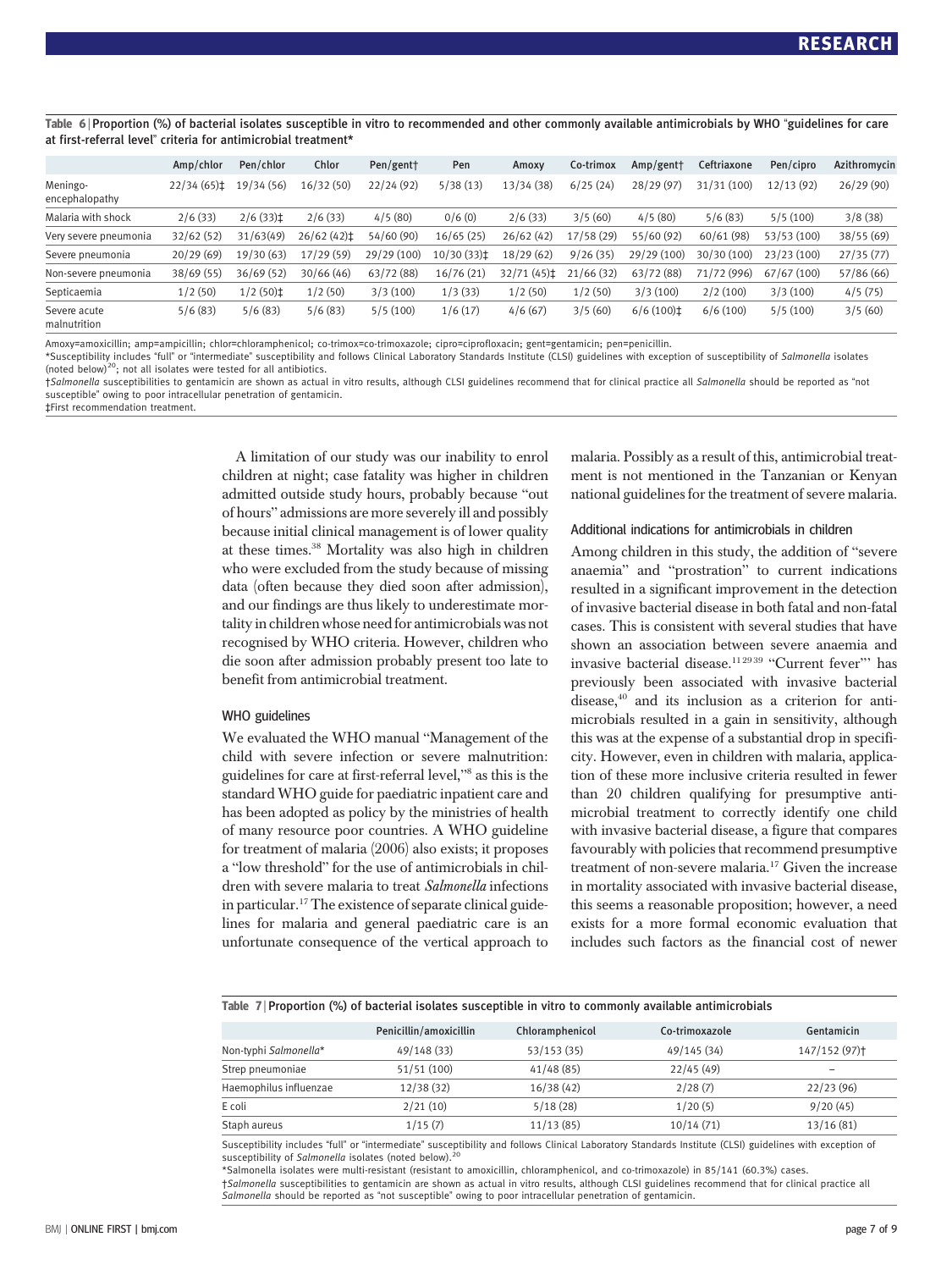en<br>Presumptive diagnosis of malaria is common in children admitted to hospital in Africa and is associated with failure to provide treatment for bacterial disease

Invasive bacterial disease is a major cause of mortality in African children, alone and in association with malaria

Overlapping clinical features create difficulties in distinguishing between invasive bacterial disease and malaria in African children

------- ----- ----- ---- -<br>In a malaria endemic area, almost a third of the children with definite invasive bacterial disease were not identified by WHO criteria for the presumptive use of antimicrobials

The high prevalence of non-typhi Salmonella and other Gram negative infections may contribute to the poor performance of the WHO guidelines in this setting

More than half of the isolates from children in a malaria endemic area were not susceptible to the WHO recommended antimicrobial

> antimicrobials and the selection of resistance that may result from their wider use.

> For routine care, the high mortality associated with invasive bacterial disease, the low sensitivity of a single blood culture, $4142$  the poor quality of routine slide results, and the apparently strong bias of hospital clinicians towards the diagnosis of malaria all suggest that inclusive rather than restrictive indications for presumptive antimicrobial treatment are needed to ensure more effective treatment for children admitted to hospitals in resource poor settings.<sup>64344</sup>

#### Choice of antimicrobials

Our results, which are consistent with those of other studies, show that commonly used antimicrobials often lack activity against the Gram negative organisms that are often the most common cause of bacterial infection in African children.<sup>10 32 34-36</sup> In our study, two thirds of the organisms identified in children who met the WHO criteria for severe pneumonia were resistant to penicillin (the first recommended antimicrobial) and more than a third were resistant to chloramphenicol or ampicillin (which might be used as an alternative). Our in vitro estimate of susceptibility to gentamicin is likely to overestimate its in vivo efficacy as, although some extracellular effect against salmonellas can be expected, salmonella is a largely intracellular organism and the limited penetration of gentamicin is likely to limit its effect.<sup>4546</sup> As a consequence, gentamicin is not usually recommended for treatment of invasive salmonellosis.<sup>20</sup>

The choice of antimicrobials in resource poor settings is obviously constrained by cost and availability. However, as recently highlighted by Graham and English,47 the high incidence and fatality of non-typhi Salmonella bacteraemia in Africa, which is often resistant to commonly used antimicrobials, constitutes a serious and neglected public health challenge. Better evidence to guide antimicrobial choices is needed, but current evidence suggests that in malaria endemic areas of Africa ciprofloxacin (not usually available parenterally) plus penicillin or ceftriaxone alone are the leading candidates for first choice antimicrobials in severely ill children.

#### Clinical trials of antibiotic indications in sick children

Our results raise questions that ideally should be informed by the results of a randomised clinical trial of clinical indications for the use of antibiotics. However, such a trial would need to be large. According to the data from our study and an assumption that antimicrobials in children with severe malarial anaemia and no WHO indication for antimicrobials would reduce their mortality by 50% (although a much smaller reduction would still be worthwhile), 2670 children would need to be randomised from more than 17 000 children with severe malaria. In addition, ethical concerns could exist about randomising severely anaemic children to a "no antimicrobial" arm given the strength of current evidence.<sup>112939</sup> WHO and others need to reach a consensus on this question; if a clinical trial is feasible and ethical, it should be set up with urgency. If not, existing evidence should be used to help to modify current guidelines for the treatment of children with invasive bacterial disease in malaria endemic areas.

#### Conclusions

The WHO criteria for presumptive antimicrobial treatment have poor sensitivity in children living in this area endemic for  $P$  falciparum in Africa, and the guidelines should be re-examined. This study shows that simple and available clinical criteria may significantly increase detection of invasive bacterial disease in severe and fatal illness in African children. Currently recommended antimicrobials often lack activity against common bacterial infections in Africa, and more effective diagnosis and treatment of bacterial disease in resource poor settings are urgently needed.

We thank the staff and patients of Teule Hospital for their cooperation during the study. Aikande Shoo, Halima Mohammed, Charles Mgaya, Selina Wycliffe, Emmanuel Swai, Edward Mtili, Christina Kemi, Stella Emmanuel, Rosalia Marwa, and Simphorosa Silaye were involved in clinical and laboratory data collection. Anne B Morrissey and Susan C Morpeth provided advice and support for microbiology. Contributors: BN was responsible for all the clinical data collection, contributed to the data analysis, and wrote the manuscript with HR. BA, DD, and JK were responsible for the laboratory analysis, drafted sections of the methods and provided critical review of the manuscript. GM was responsible for clinical data collection and contributed to the writing of the manuscript. JO was responsible for the statistical analysis and provided critical review of the manuscript. KC and FM were responsible for managing the data and provided critical review of the manuscript. HM, WM, and RM were responsible for clinical data collection and provided critical review of the manuscript. RO, JAC, and CJMW contributed to funding applications, study design, and critical review of the manuscript. HR was responsible for the study design, obtained core funding, co-wrote the manuscript, and contributed to the analysis; he is the guarantor. Funding: Core funding for the study was provided by European Commission (Europaid) grant code SANTE/2004/078-607. BN was supported by grants from the Berkeley Fellowship, Sir Halley Stewart Trust, and Pfizer Pharmaceuticals. Pfizer Pharmaceuticals provided equipment and consumables for microbiology. Abbott Pharmaceuticals provided reagents for HIV testing. Netspear (www.netspear.org) funded the E-tests, which were performed at the KEMRI/Wellcome Trust Centre for Geographic Medicine (Coast), Kilifi, Kenya. None of the funders had a role in the design, analysis, or interpretation of results. Competing interests: None declared.